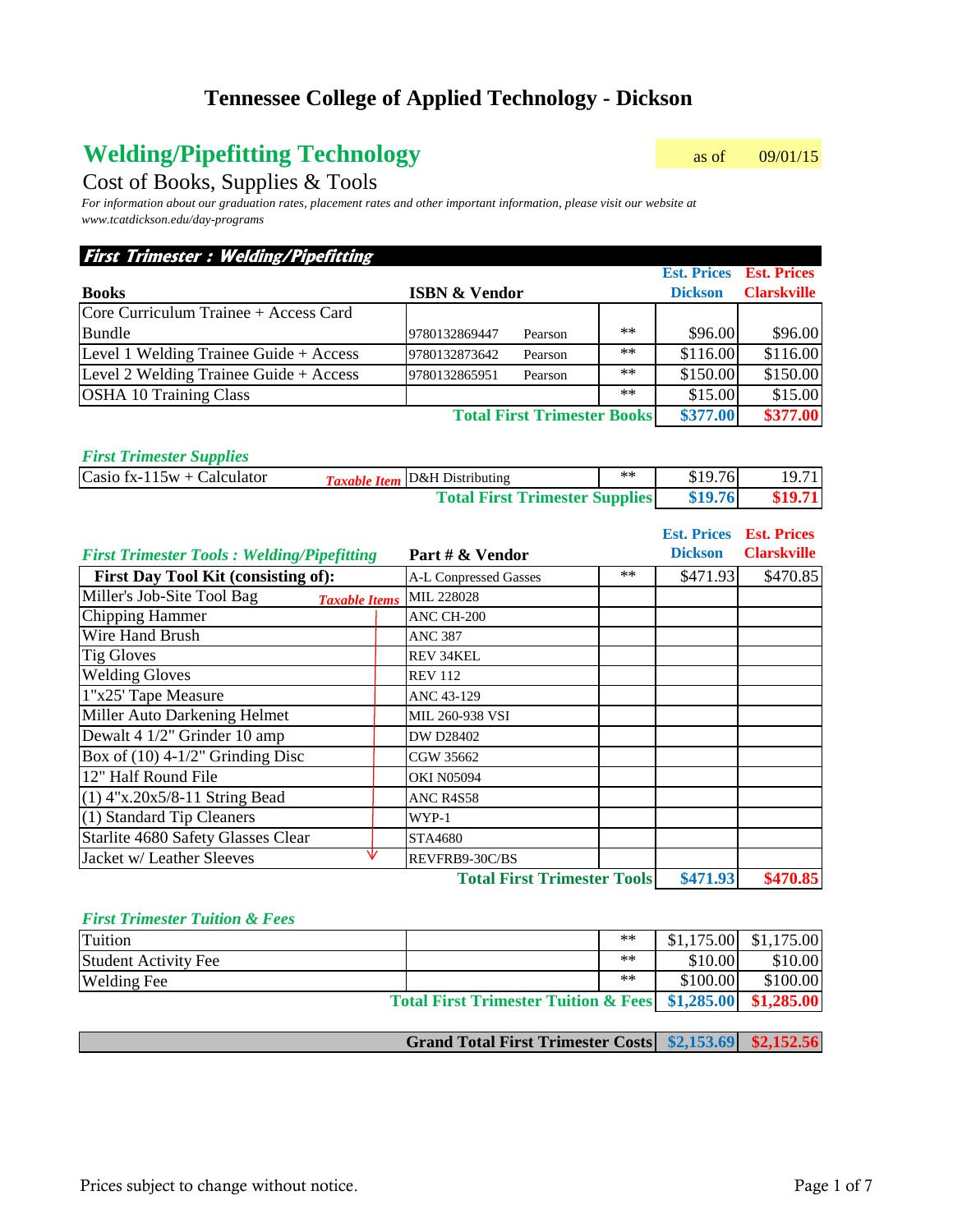# **Welding/Pipefitting Technology** as of 09/01/15

### Cost of Books, Supplies & Tools

*For information about our graduation rates, placement rates and other important information, please visit our website at www.tcatdickson.edu/day-programs*

| Second Trimester Welding/Pipefitting:                        |                                     |                                                  |                    |
|--------------------------------------------------------------|-------------------------------------|--------------------------------------------------|--------------------|
| <b>Books</b>                                                 | <b>ISBN &amp; Vendor</b>            | <b>Est. Prices Est. Prices</b><br><b>Dickson</b> | <b>Clarskville</b> |
|                                                              |                                     |                                                  |                    |
| Level 3 Welding Trainee Guide + Access Card $ 9780133016413$ | Pearson                             | \$150.00                                         | \$150.00           |
| Advanced Welding (Aluminum)                                  | 9780133016390<br>Pearson            | \$114.00                                         | \$114.00           |
|                                                              | <b>Total Second Trimester Books</b> | \$264.00                                         | \$264.00           |

#### *Second Trimester Tuition & Fees*

| Tuition                     |                                                                   |          | $$1,175.00$ $$1,175.00$ |
|-----------------------------|-------------------------------------------------------------------|----------|-------------------------|
| <b>Student Activity Fee</b> |                                                                   | \$10.00  | \$10.00                 |
| <b>Welding Fee</b>          |                                                                   | \$100.00 | \$100.00                |
|                             | Total Second Trimester Tuition & Fees \\ \$1,285.00 \\ \$1,285.00 |          |                         |
|                             |                                                                   |          |                         |

**Grand Total Second Trimester Costs \$1,549.00 \$1,549.00**

| <b>Third Trimester Tuition &amp; Fees</b>                  |  |          |                         |
|------------------------------------------------------------|--|----------|-------------------------|
| <b>Tuition</b>                                             |  |          | $$1,175.00$ $$1,175.00$ |
| <b>Student Activity Fee</b>                                |  | \$10.00  | \$10.00                 |
| <b>Welding Fee</b>                                         |  | \$100.00 | \$100.00                |
| Total Third Trimester Tuition & Fees \$1,285.00 \$1,285.00 |  |          |                         |

### **Grand Total Third Trimester Costs \$1,285.00 \$1,285.00**

| <b>Fourth Trimester Books</b>     |                          |                                     |                    |                    |
|-----------------------------------|--------------------------|-------------------------------------|--------------------|--------------------|
|                                   |                          |                                     | <b>Est. Prices</b> | <b>Est. Prices</b> |
| <b>Books</b>                      | <b>ISBN &amp; Vendor</b> |                                     | <b>Dickson</b>     | <b>Clarskville</b> |
| Level 1 Pipefitting Trainee Guide | 9780132273107            | Pearson                             | \$85.00            | \$85.00            |
| Level 2 Pipefitting Trainee Guide | 9780132273145            | Pearson                             | \$119.00           | \$119.00           |
| Level 3 Pipefitting Trainee Guide | 9780132272841            | Pearson                             | \$119.00           | \$119.00           |
| Level 4 Pipefitting Trainee Guide | 9780136144298            | Pearson                             | \$119.00           | \$119.00           |
| The Pipe Fabricators Blue Book    | 0970823133               | Graves                              | \$25.00            | \$25.00            |
| The Pipe Fitters Blue Book        | 0970832125               | Graves                              | \$25.00            | \$25.00            |
|                                   |                          | <b>Total Fourth Trimester Books</b> | \$492.00           | \$492.00           |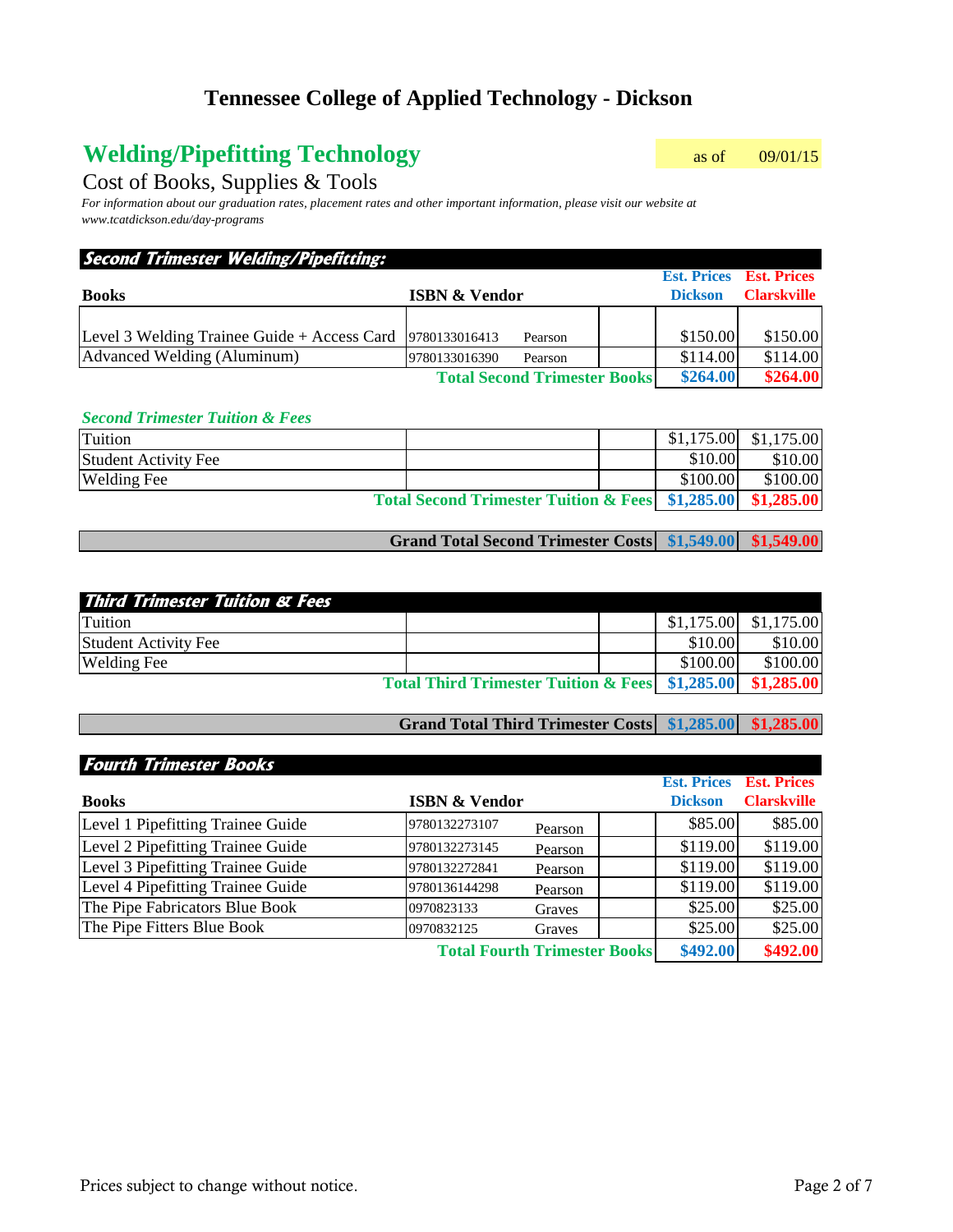# **Welding/Pipefitting Technology** as of 09/01/15

### Cost of Books, Supplies & Tools

*For information about our graduation rates, placement rates and other important information, please visit our website at www.tcatdickson.edu/day-programs*

| <b>Fourth Trimester Tuition &amp; Fees</b> |                                                  |            |            |
|--------------------------------------------|--------------------------------------------------|------------|------------|
| Tuition                                    |                                                  | \$1,175.00 | \$1,175.00 |
| <b>Student Activity Fee</b>                |                                                  | \$10.00    | \$10.00    |
| <b>Welding Fee</b>                         |                                                  | \$100.00   | \$100.00   |
|                                            | Total Fourth Trimester Tuition & Fees \$1,285.00 |            | \$1,285.00 |

#### **Grand Total Fourth Trimester Costs \$1,777.00 \$1,777.00**

| <b>Fifth Trimester Tuition &amp; Fees</b> |                                                 |          |          |
|-------------------------------------------|-------------------------------------------------|----------|----------|
| <b>Tuition</b>                            |                                                 | \$657.00 | \$657.00 |
| <b>Student Activity Fee</b>               |                                                 | \$10.00  | \$10.00  |
| <b>Welding Fee</b>                        |                                                 | \$100.00 | \$100.00 |
|                                           | <b>Total Fifth Trimester Tuition &amp; Fees</b> | \$767.00 | \$767.00 |
|                                           |                                                 |          |          |

|  | <b>Grand Total Fifth Trimester Costs</b> | \$767.00 | \$767.00 |
|--|------------------------------------------|----------|----------|
|--|------------------------------------------|----------|----------|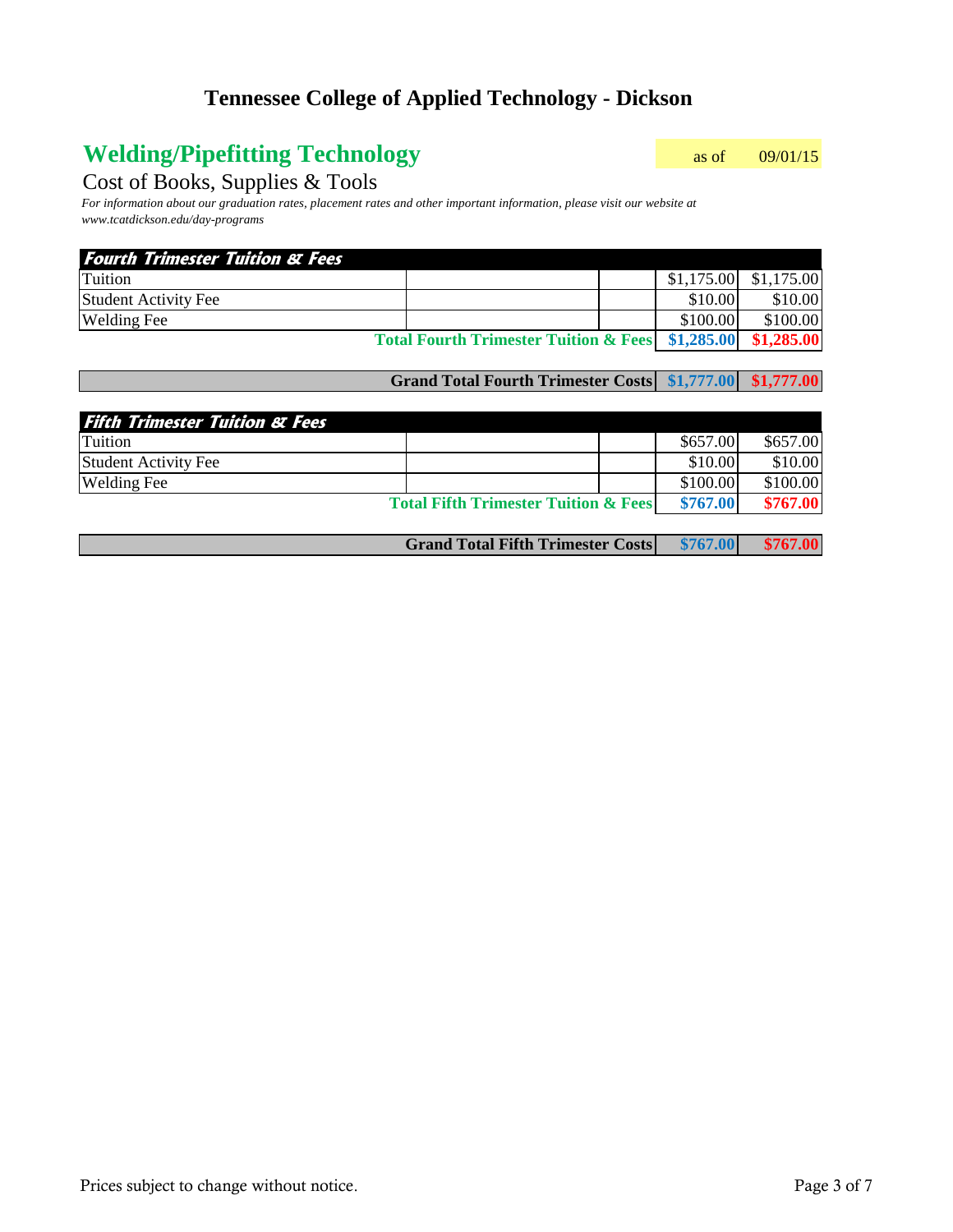# **Welding/Pipefitting Technology** as of 09/01/15

### Cost of Books, Supplies & Tools

*For information about our graduation rates, placement rates and other important information, please visit our website at www.tcatdickson.edu/day-programs*

## **Pipefitting Track**

### **First Trimester Pipefitting**

|                                       |                          |         |       | <b>Est. Prices</b> | <b>Est. Prices</b> |
|---------------------------------------|--------------------------|---------|-------|--------------------|--------------------|
| <b>Books</b>                          | <b>ISBN &amp; Vendor</b> |         |       | <b>Dickson</b>     | <b>Clarskville</b> |
| Core Curriculum Trainee + Access Card |                          |         |       |                    |                    |
| <b>Bundle</b>                         | 9780132869447            | Pearson | $***$ | \$96.00            | \$96.00            |
| Level 1 Pipefitting Trainee Guide     | 9780132273107            | Pearson | $***$ | \$85.00            | \$85.00            |
| Level 2 Pipefitting Trainee Guide     | 9780132273145            | Pearson | $***$ | \$119.00           | \$119.00           |
| Level 3 Pipefitting Trainee Guide     | 9780132272841            | Pearson | $***$ | \$119.00           | \$119.00           |
| Level 4 Pipefitting Trainee Guide     | 9780136144298            | Pearson | $***$ | \$119.00           | \$119.00           |
| The Pipe Fabricators Blue Book        | 0970823133               | Graves  | $***$ | \$25.00            | \$25.00            |
| The Pipe Fitters Blue Book            | 0970832125               | Graves  | $***$ | \$25.00            | \$25.00            |
| <b>OSHA 10 Training Class</b>         |                          |         | $***$ | \$15.00            | \$15.00            |
| <b>Total First Trimester Books</b>    |                          |         |       |                    | \$603.00           |

#### *First Trimester Supplies Pipefitting*

| Casio fx-115 $w$ + Calculator | <b>Taxable Item</b> D&H Distributing  | $***$ | \$19.76 | 19.71   |
|-------------------------------|---------------------------------------|-------|---------|---------|
|                               | <b>Total First Trimester Supplies</b> |       | \$19.76 | \$19.71 |

|                                            |                      |                       |                                    |       | <b>Est. Prices Est. Prices</b> |                    |
|--------------------------------------------|----------------------|-----------------------|------------------------------------|-------|--------------------------------|--------------------|
| <b>First Trimester Tools Pipefitting</b>   |                      | Part # & Vendor       |                                    |       | <b>Dickson</b>                 | <b>Clarskville</b> |
| <b>First Day Tool Kit (consisting of):</b> |                      |                       |                                    | $***$ | \$29.63                        | \$29.57            |
| <b>Leather Gloves</b>                      | <b>Taxable Items</b> | 64057601              | Air Gas                            |       |                                |                    |
| Wire Brush                                 |                      | 64000442              | Air Gas                            |       |                                |                    |
| 25' tape measure                           |                      | <b>EMP7525</b>        | Air Gas                            |       |                                |                    |
| Safety Glasses (wrap around)               |                      | G <sub>46</sub> -3680 | Air Gas                            |       |                                |                    |
|                                            |                      |                       | <b>Total First Trimester Tools</b> |       | \$29.63                        | \$29.57            |

#### *First Trimester Tuition & Fees*

| Tuition                                                    |  | $**$  |          | $$1,175.00$ $$1,175.00$ |
|------------------------------------------------------------|--|-------|----------|-------------------------|
| <b>Student Activity Fee</b>                                |  | $***$ | \$10.00  | \$10.00                 |
| <b>Welding Fee</b>                                         |  | $**$  | \$100.00 | \$100.00                |
| Total First Trimester Tuition & Fees \$1,285.00 \$1,285.00 |  |       |          |                         |

**Grand Total First Trimester Costs \$1,937.39 \$1,937.28**

| <b>Second Trimester Tuition &amp; Fees</b> |                                                  |            |            |
|--------------------------------------------|--------------------------------------------------|------------|------------|
| Tuition                                    |                                                  | \$1,058.00 | \$1,058.00 |
| <b>Student Activity Fee</b>                |                                                  | \$10.00    | \$10.00    |
| <b>Welding Fee</b>                         |                                                  | \$100.00   | \$100.00   |
|                                            | Total Second Trimester Tuition & Fees \$1,168.00 |            | \$1,168.00 |

**Grand Total Second Trimester Costs \$1,168.00 \$1,168.00**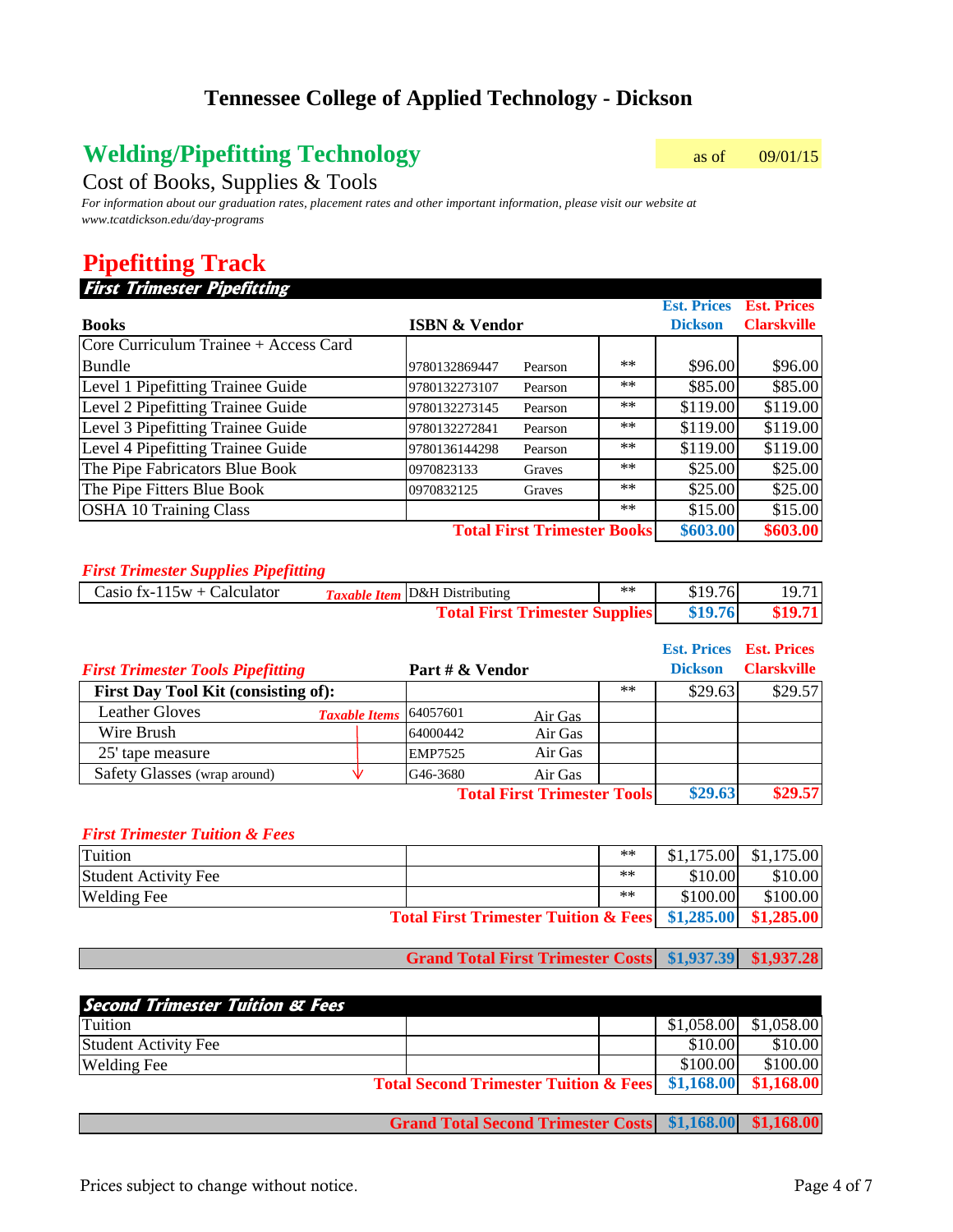# **Welding/Pipefitting Technology** as of 09/01/15

### Cost of Books, Supplies & Tools

*For information about our graduation rates, placement rates and other important information, please visit our website at www.tcatdickson.edu/day-programs*

# **Welding Track**

#### **First Trimester Welding**

|                                                            |                          |                                    |       |                | <b>Est. Prices Est. Prices</b> |
|------------------------------------------------------------|--------------------------|------------------------------------|-------|----------------|--------------------------------|
| <b>Books</b>                                               | <b>ISBN &amp; Vendor</b> |                                    |       | <b>Dickson</b> | <b>Clarskville</b>             |
| Core Curriculum Trainee + Access Card Bundle 9780132869447 |                          | Pearson                            | $***$ | \$96.00        | \$96.00                        |
| <b>OSHA 10 Training Class</b>                              |                          |                                    | $***$ | \$15.00        | \$15.00                        |
| Level 1 Welding Trainee Guide + $Access$                   | 9780132873642            | Pearson                            | $***$ | \$116.00       | \$116.00                       |
| Level 2 Welding Trainee Guide + $Access$                   | 9780132865951            | Pearson                            | $***$ | \$150.00       | \$150.00                       |
|                                                            |                          | <b>Total First Trimester Books</b> |       | \$377.00       | \$377.00                       |

| <b>First Trimester Supplies</b> |                                       |      |         |         |
|---------------------------------|---------------------------------------|------|---------|---------|
| Casio fx-115 $w$ + Calculator   | <b>Taxable Item</b> D&H Distributing  | $**$ | \$19.76 | \$19.71 |
|                                 | <b>Total First Trimester Supplies</b> |      | \$19.76 | \$19.71 |

| <b>First Trimester Tools Welding</b>               | Part # & Vendor                    | <b>Est. Prices</b><br><b>Dickson</b> | <b>Est. Prices</b><br><b>Clarskville</b> |
|----------------------------------------------------|------------------------------------|--------------------------------------|------------------------------------------|
| First Day Tool Kit (consisting of):                | $**$<br>A-L Compressed Gases       | \$471.93                             | \$470.85                                 |
| Miller's Job-Site Tool Bag<br><b>Taxable Items</b> | MIL 228028                         |                                      |                                          |
| <b>Chipping Hammer</b>                             | ANC CH-200                         |                                      |                                          |
| Wire Hand Brush                                    | <b>ANC 387</b>                     |                                      |                                          |
| <b>Tig Gloves</b>                                  | <b>REV 34KEL</b>                   |                                      |                                          |
| <b>Welding Gloves</b>                              | <b>REV 112</b>                     |                                      |                                          |
| 1"x25' Tape Measure                                | ANC 43-129                         |                                      |                                          |
| Miller Auto Darkening Helmet                       | MIL 260-938 VSI                    |                                      |                                          |
| Dewalt 4 1/2" Grinder 10 amp                       | DW D28402                          |                                      |                                          |
| Box of $(10)$ 4-1/2" Grinding Disc                 | CGW 35662                          |                                      |                                          |
| 12" Half Round File                                | <b>OKI N05094</b>                  |                                      |                                          |
| $(1)$ 4"x.20x5/8-11 String Bead                    | <b>ANC R4S58</b>                   |                                      |                                          |
| (1) Standard Tip Cleaners                          | WYP-1                              |                                      |                                          |
| <b>Starlite 4680 Safety Glasses Clear</b>          | <b>STA4680</b>                     |                                      |                                          |
| Jacket w/ Leather Sleeves                          | REVFRB9-30C/BS                     |                                      |                                          |
|                                                    | <b>Total First Trimester Tools</b> | \$471.93                             | \$470.85                                 |

#### *First Trimester Tuition & Fees*

| Tuition                     |                                                                  |          | $$1,175.00$ $$1,175.00$ |
|-----------------------------|------------------------------------------------------------------|----------|-------------------------|
| <b>Student Activity Fee</b> |                                                                  | \$10.00  | \$10.00                 |
| <b>Welding Fee</b>          |                                                                  | \$100.00 | \$100.00                |
|                             | Total First Trimester Tuition & Fees \\ \$1,285.00 \\ \$1,285.00 |          |                         |

**Grand Total First Trimester Costs \$2,153.68 \$2,152.56**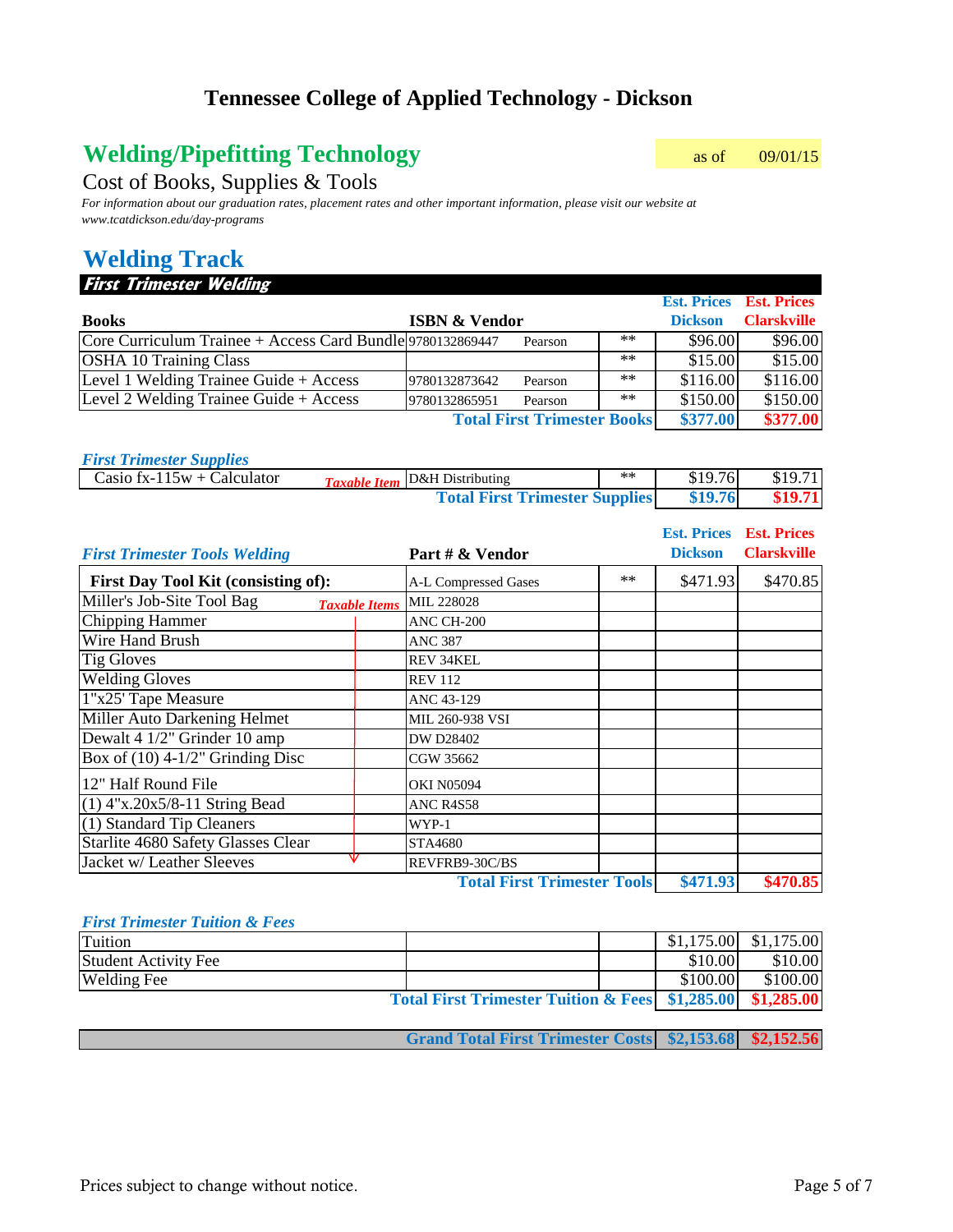# **Welding/Pipefitting Technology** as of 09/01/15

### Cost of Books, Supplies & Tools

*For information about our graduation rates, placement rates and other important information, please visit our website at www.tcatdickson.edu/day-programs*

| <b>Second Trimester Welding</b>                            |                                     |                                |                    |
|------------------------------------------------------------|-------------------------------------|--------------------------------|--------------------|
|                                                            |                                     | <b>Est. Prices Est. Prices</b> |                    |
| <b>Books</b>                                               | <b>ISBN &amp; Vendor</b>            | <b>Dickson</b>                 | <b>Clarskville</b> |
| Level 3 Welding Trainee Guide + Access Card  9780133016413 | Pearson                             | \$150.00                       | \$150.00           |
| Advanced Welding (Aluminum)                                | 9780133016390<br>Pearson            | \$114.00                       | \$114.00           |
|                                                            | <b>Total Second Trimester Books</b> | \$264.00                       | \$264.00           |

#### *Second Trimester Tuition & Fees*

| Tuition                                                           |  |  |          | $$1,175.00$ $$1,175.00$ |
|-------------------------------------------------------------------|--|--|----------|-------------------------|
| <b>Student Activity Fee</b>                                       |  |  | \$10.00  | \$10.00                 |
| <b>Welding Fee</b>                                                |  |  | \$100.00 | \$100.00                |
| Total Second Trimester Tuition & Fees \\ \$1,285.00 \\ \$1,285.00 |  |  |          |                         |

| Grand Total Second Trimester Costs \$1,549.00 \$1,549.00 |  |  |
|----------------------------------------------------------|--|--|
|----------------------------------------------------------|--|--|

| <b>Third Trimester Tuition &amp; Fees</b>                  |  |  |          |                         |
|------------------------------------------------------------|--|--|----------|-------------------------|
| Tuition                                                    |  |  |          | $$1,175.00$ $$1,175.00$ |
| <b>Student Activity Fee</b>                                |  |  | \$10.00  | \$10.00                 |
| <b>Welding Fee</b>                                         |  |  | \$100.00 | \$100.00                |
| Total Third Trimester Tuition & Fees \$1,285.00 \$1,285.00 |  |  |          |                         |

| Grand Total Third Trimester Costs \$1,285.00 \$1,285.00 |  |  |
|---------------------------------------------------------|--|--|
|---------------------------------------------------------|--|--|

| <b>Fourth Trimester Tuition &amp; Fees</b>       |  |          |          |
|--------------------------------------------------|--|----------|----------|
| Tuition (Approx. 1 Month)                        |  | \$413.00 | \$413.00 |
| <b>Student Activity Fee</b>                      |  | \$10.00  | \$10.00  |
| <b>Welding Fee</b>                               |  | \$100.00 | \$100.00 |
| <b>Total Fourth Trimester Tuition &amp; Fees</b> |  | \$523.00 | \$523.00 |

|  | <b>Grand Total Fourth Trimester Costs \$523.00 \$523.00</b> |  |
|--|-------------------------------------------------------------|--|
|--|-------------------------------------------------------------|--|